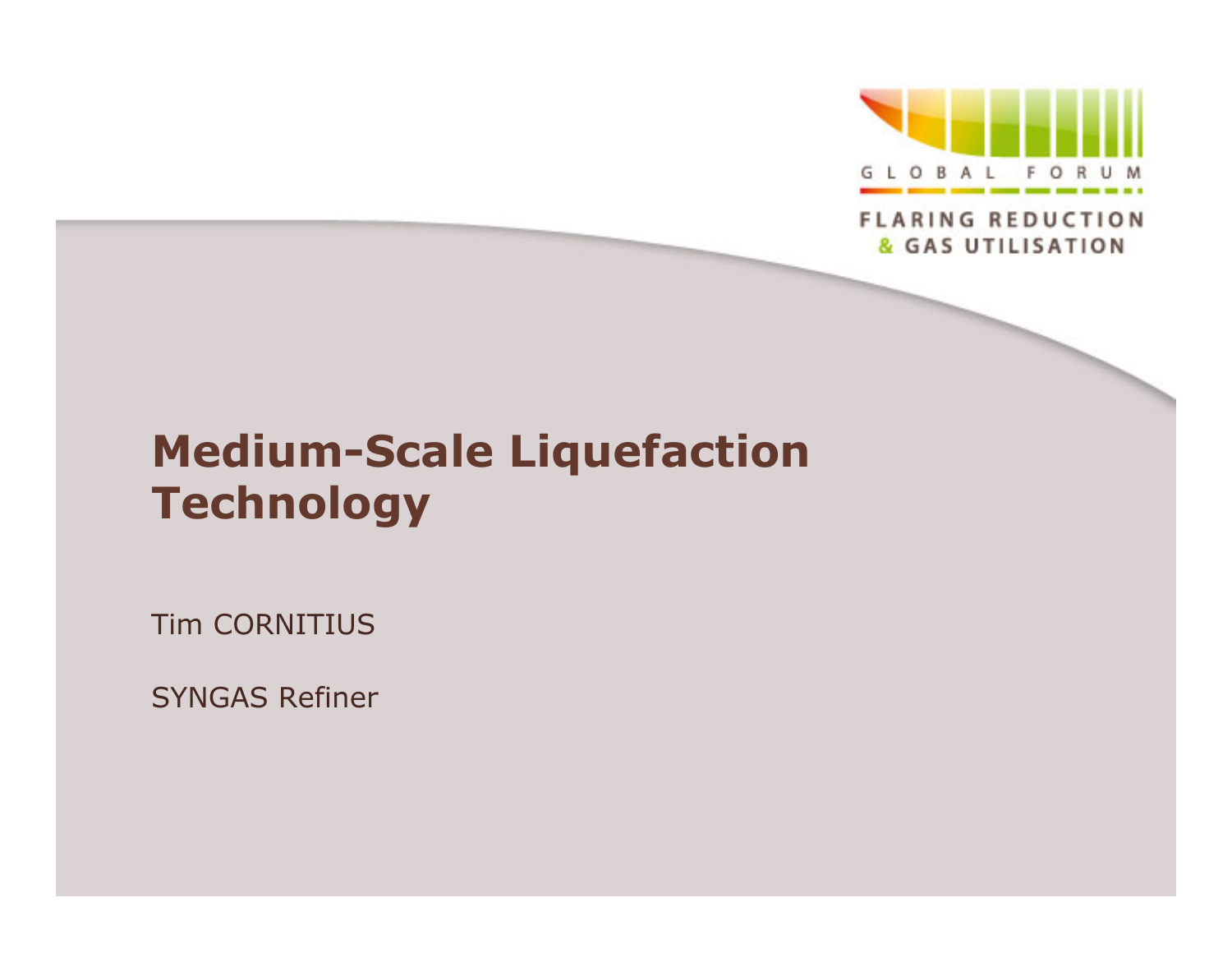### **Outline**



- Lng market issues
- Industry quotes
- Significant lng projects
- Plant categories by capacities
- Lng liquefier components
- Vendors/liquefaction processes
- Plant/infrastructure economics
- Operating small-scale liquefaction plants
- Planned small-scale liquefaction plants
- Us vehicle fuel lng plants
- Technology innovations & advancements
- Questions?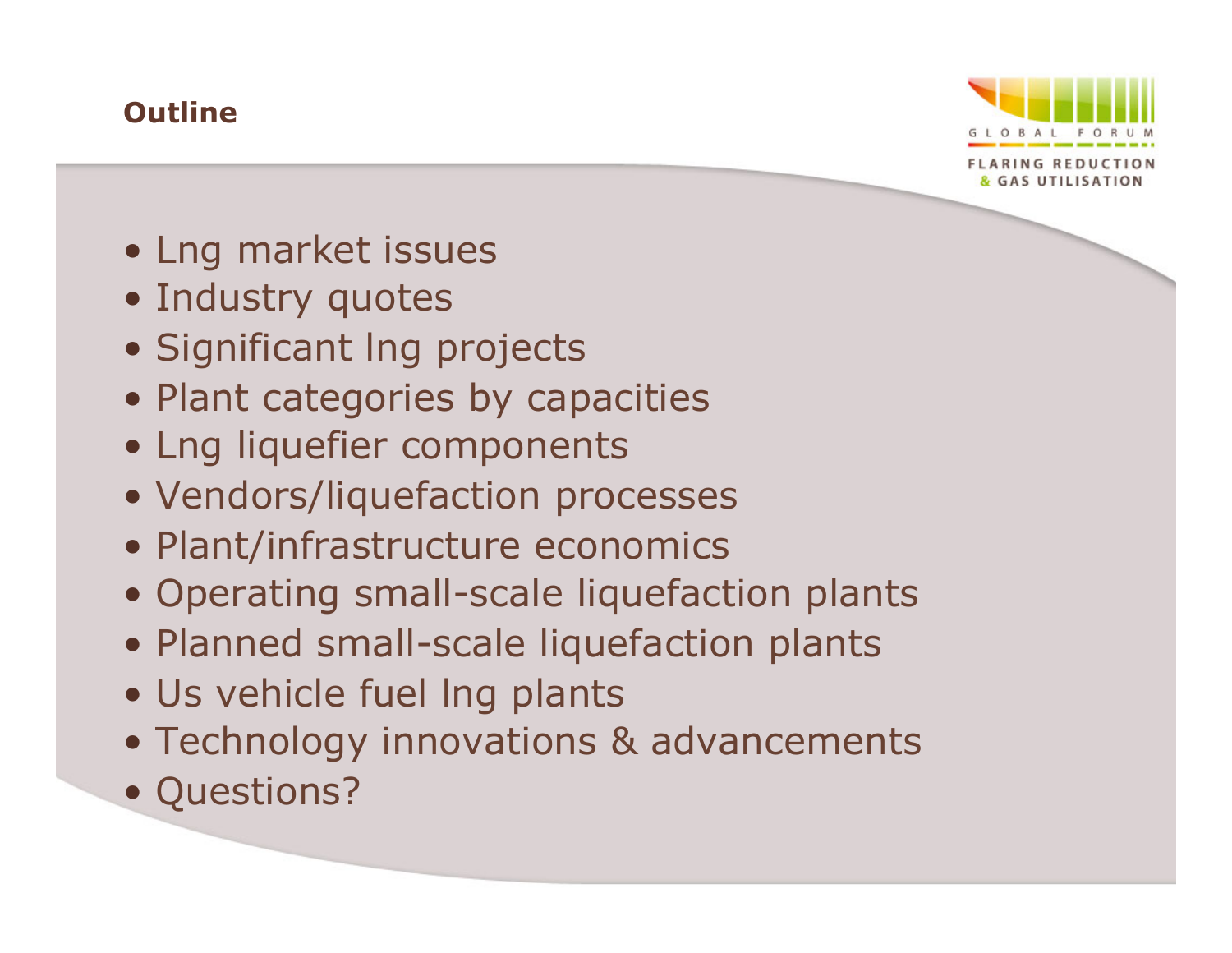#### **LNG Market issues**



- Over 5 TCF/year gas flared-E&P trends increase problem next 10 years
	- LNG demand increasing rapidly with consuming countries diversifying supply sources for energy security and to tap markets inaccessible by pipeline. GTL plant development halted. Small-to-medium-scale LNG/GTL plant demand increasing to develop gas from associated reserves, remote locations, pipelines, landfills for distribution and vehicle fuel
	- Growing environmental pressure to reduce flaring that is no longer option for new fields that are increasingly in remote locations. Flaring erodes economic value of field development to resource owner and has lead to global effort to eliminate practice. Re-injection does not maximize economic value. Governments concerned about disposition and national resource use
	- Hundreds of billions barrels oil have greater than 1,000 tcf associated gas as technical reserves. High infrastructure cost for liquefaction, transport, re-gasification make economics favorable for reserves in range of 400+ million standard cubic feet per day (MMscfd). Advancements in process technology, standardized designs and manufacturing efficiencies reduce small to medium-scale plant costs and make additional reserves economical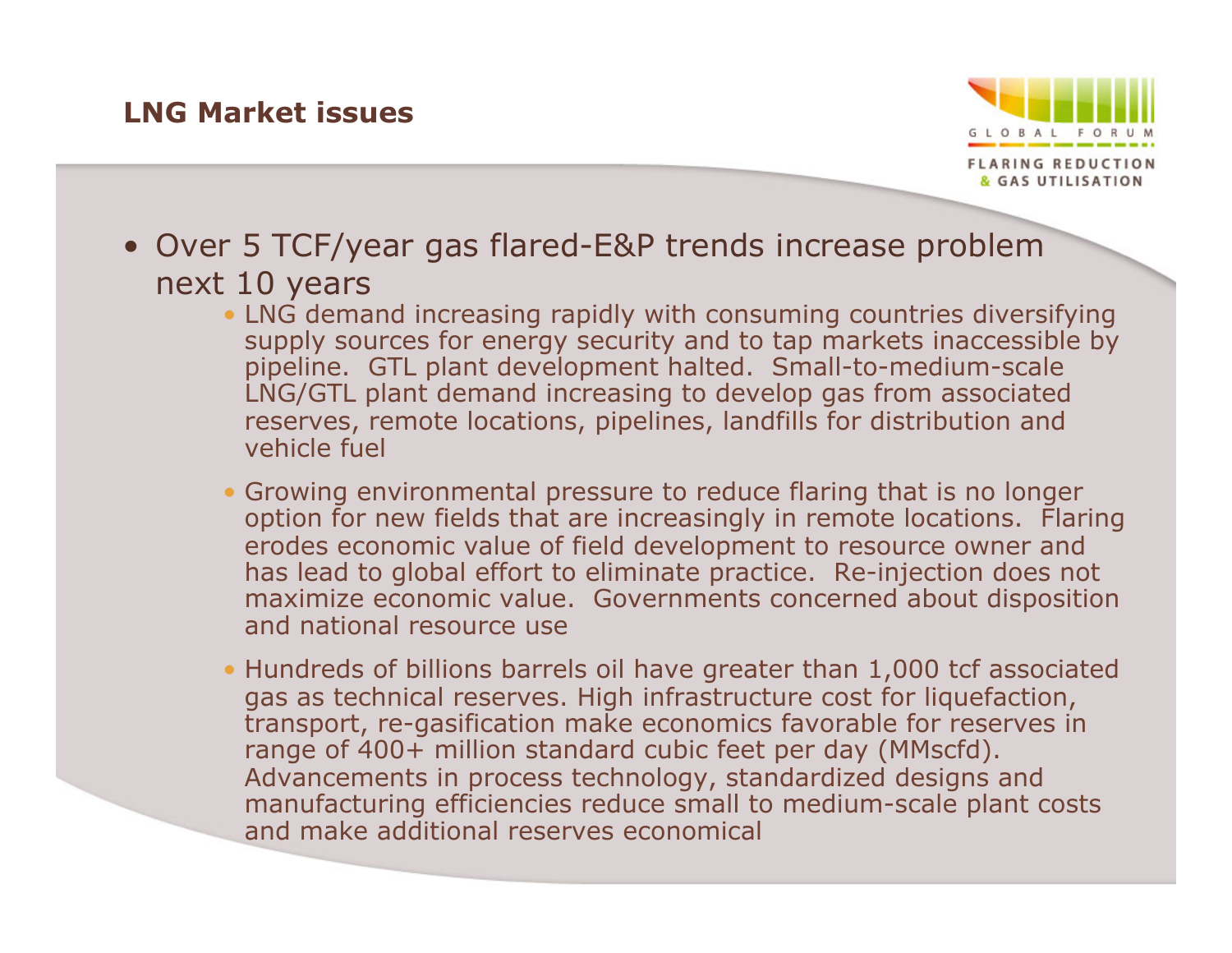### **Industry quotes**



- "We believe the LNG industry will begin to see new plants supplied by stranded natural gas from sources such as landfills and dairy farm waste manure. By liquefying natural gas and getting it to transportation markets, LNG can further evolve into a renewable, clean burning fuel"
	- *Explained Dennis McLaughlin, Earth Biofuels CEO*
- "Natural gas should be used to fuel vehicles and not for power generation"
	- *Boone Pickens, Clean Energy*
- "We have been receiving 10 inquiries a month on building small-scale liquefaction plants"
	- *David Gordon, Kryopak, Salof Companies*
- "We continue to improve our process through the application of new refrigerant compositions and higher compression ratios. These developments have led to progressively lower energy needs and smaller equipment sizes"

– *Black & Veatch*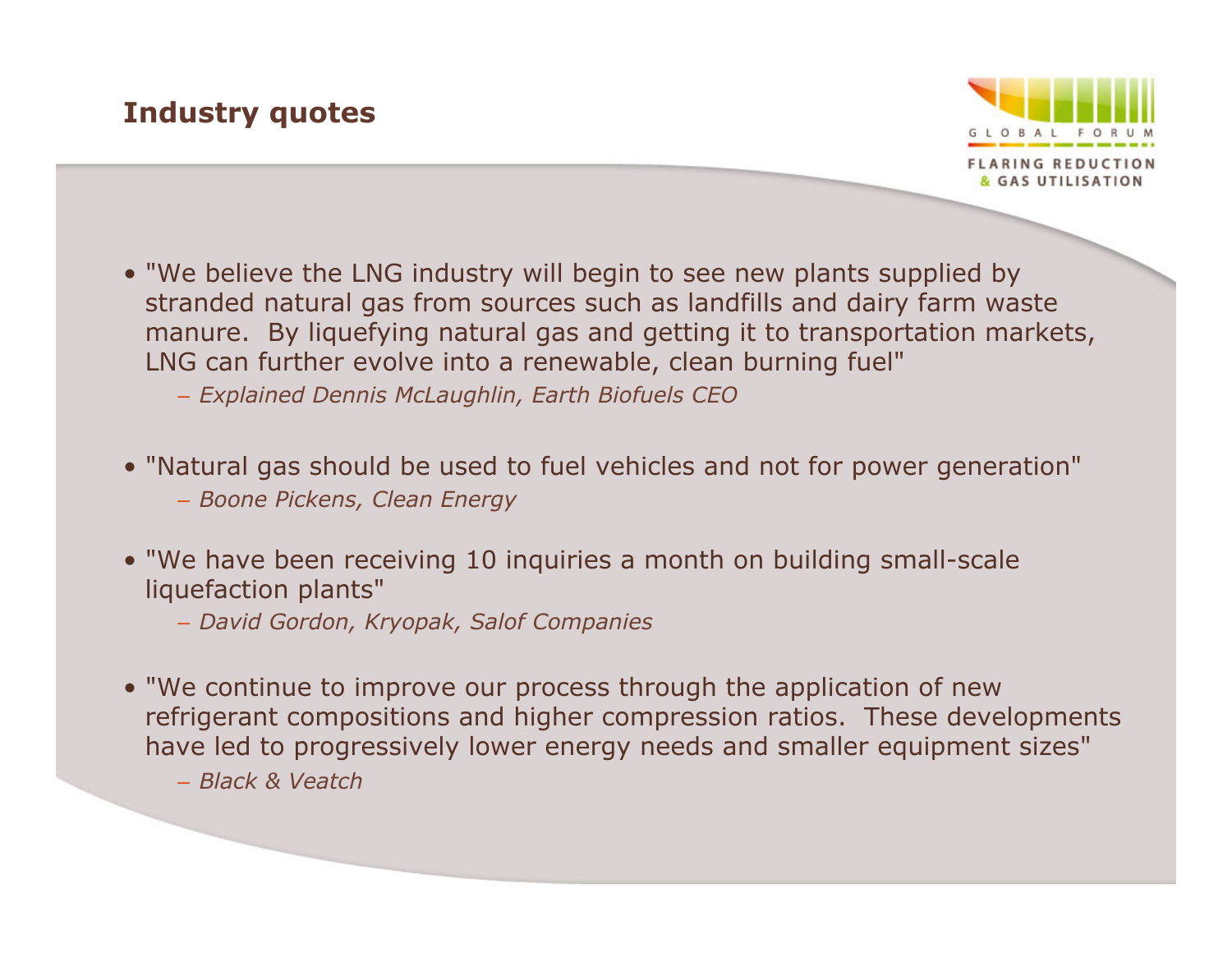### **Significant LNG projects**



- \$3 million plant will liquefy 2.5 MMcfd associated gas to 15.5 tons/day LNG by February 2007 on Nongtom-A platform in Gulf of Thailand. LNG piped onshore to be processed into vehicle fuel
- Praxair subsidiary White Martins started \$38 million, 14.5-MMscfd-liquefaction plant in Brazil in August that distributes LNG to regions not serviced by pipelines
- Air Products provides PPMR process w/split MR refrigeration gear configuration & main cryogenic heat exchanger for Peru's first 14.5-MMscfd LNG plant to be onstream in 2009
- Murphy Oil has preliminary board approval for 5-MMscfd flare gas reclamation LNG project offshore Sarawak, Malaysia. Deepwater Kikeh oilfield should be onstream second-half 2007
- Australia considering several more LNG plants after Karratha LNG power plant project
- Kryopak designing 150-X-300 ft, 4.5-MMscfd LNG plant for jackup rig
- China expedites small-scale liquefaction projects to meet growing urban demand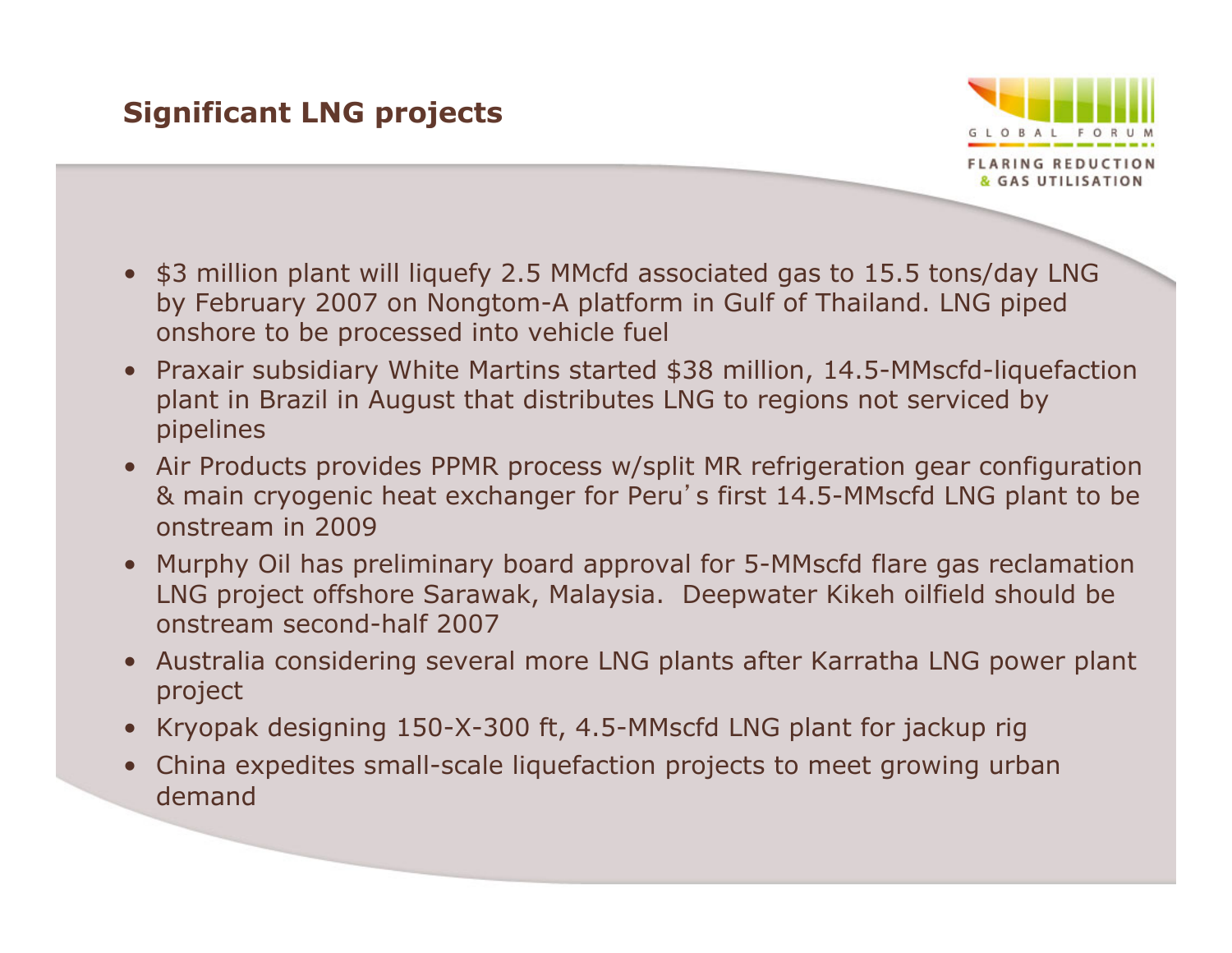#### **Plant categories by capacities**



• Gas found in oil wells, stranded gas wells, landfills, biogas, coal mines. China LNG for distribution and vehicle fuel. Other countries use as transportation fuel or energy source in power plants, heating systems and chemical processes. LNG stored on site - independent pipeline supply.

| <b>Plant Type</b>          | <b>Capacity (MMscfd/mtpd)</b>              |
|----------------------------|--------------------------------------------|
| LNG fueling stations       | $0.5 - 10$                                 |
| Mini LNG                   | >1                                         |
| LNG peakshaving; flare gas | $5 - 20$                                   |
| Small-scale                | $1 - 10$                                   |
| Medium-scale               | $10 - 200$                                 |
| Small-scale baseload       | 50-250 (Sonatrach Unit 40; 180/3,500)      |
| <b>Baseload plants</b>     | 300-1,000 (Sonatrach Units 5&6; 360/7,000) |

#### • **LNG Plant Gas Supply**

- 3.3-MM-mty-plant: 5-6 tcf feed gas; 550-MMscfd-plant: 5 tcf; 100-MMscfd-plant: 1 tcf.
- Note: Chinese capacity in feed gas rate and not LNG production, can be 10% to 15% difference.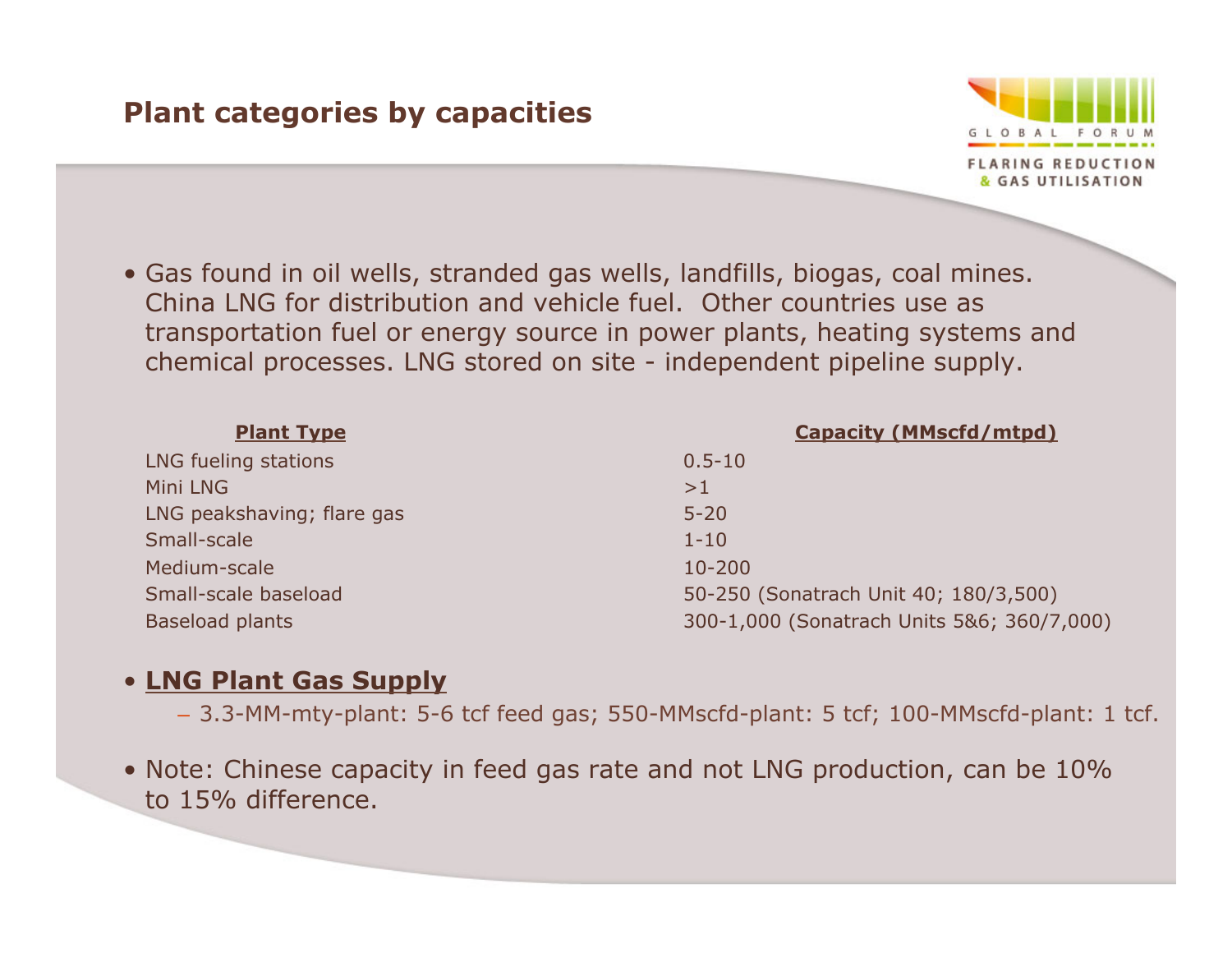### **LNG liquefier components**



- For capacity under construction, process cycle will be single-mixed refrigerant or propane pre-cooled single-mixed refrigerant process. Choice of processes will depend on detailed analysis of capital and operating costs of two options. In either case, basic equipment as follows:
	- **Cold Box** depending on process, one or more cold boxes containing brazed aluminum heat exchangers, separator vessels, cryogenic piping, instrumentation, valves. Propane pre-cooled system may also contain core-in-kettle heat exchangers.
	- **MR Compressor** electric motor or gas turbine drive centrifugal compressor depending upon site-specific requirements.
	- **Refrigerant System Vessels** vessels required on compressor suction and discharge.
	- **Aerial Inter-Coolers and Condenser**
	- **Cryogenic Liquid Collection & Vaporizer System**
	- **Heavies Removal Column** requirement determined by feed composition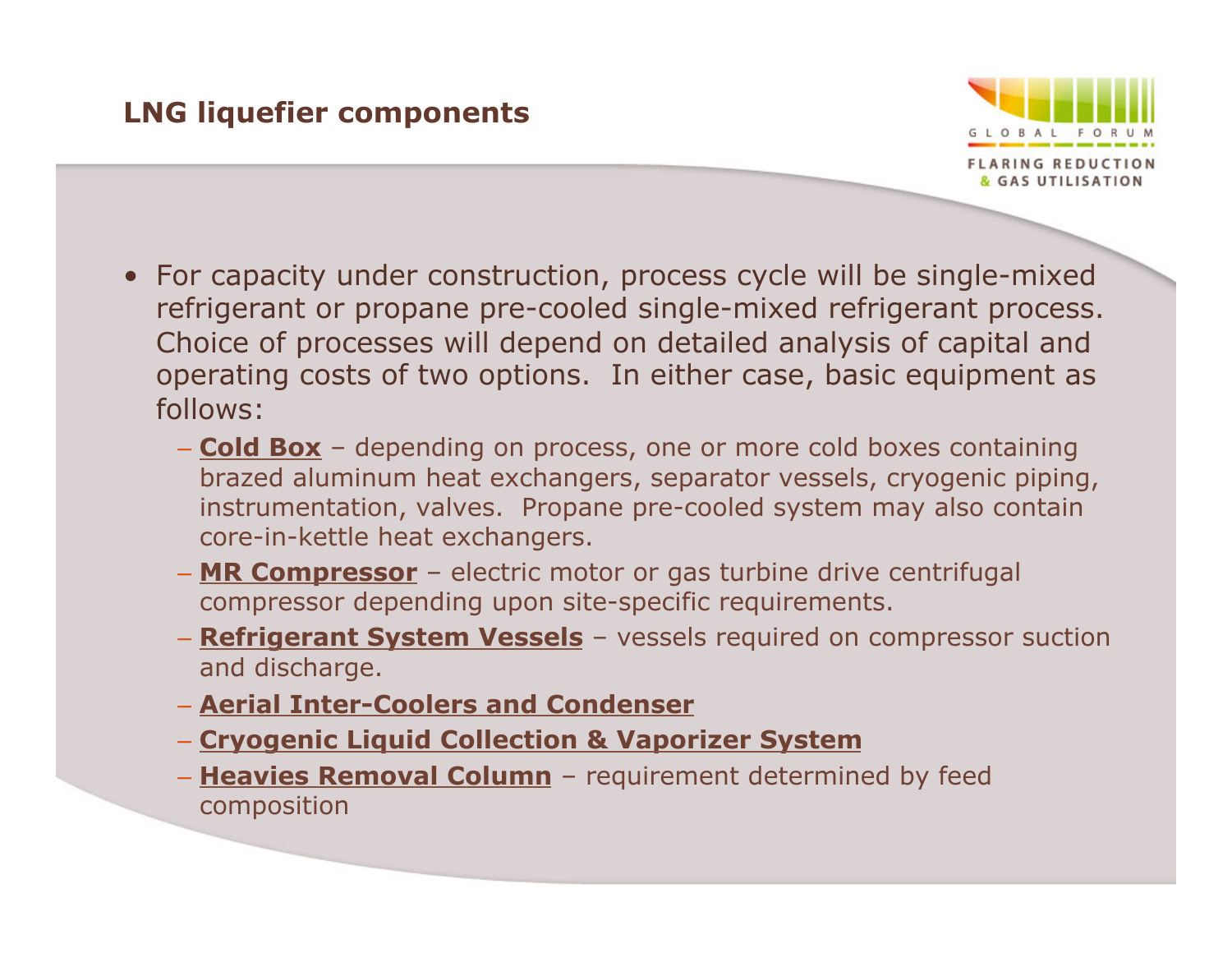#### **Vendors/liquefaction processes**



• Large-scale units tend to use mixed-refrigerant loops (MRL) while smaller units use turbo-expanders. Crossover point from turboexpander to MRL is about 0.05 million mty. Baseload plants use plate-fin (PFHE) and coil-wound cryogenic heat exchangers

#### – **Baseload Liquefaction Processes**

- **Air Products**' propane pre-cooled MR (PPMR) uses nitrogen, methane, ethane, propane. Gas feed initially cooled by propane chiller to - 35°C. Liquid/vapor streams chilled further before flashed across J-T valves to provide cooling for final gas liquefaction. Used in 82% of baseload plants and APCI also moving into small and medium-scale plants
- **Phillips**' original optimized cascade LNG process uses propane/ethylene circuits, methane flash circuit, brazed-aluminum heat exchangers and core-inkettle exchangers
- **Statoil/Linde** LNG Technology Alliance's mixed-fluid cascade process uses three MR cycles to pre-cool, liquefy, sub-cool purified gas. Linde makes proprietary spiral wound heat exchanger (SWHE)
- **Shell**'**s** dual MR process has two separate MR cooling cycles using SWHEs and process configuration similar to PPMR process. Shell also has single MR process
- **IFP/Axens**' Liquefin produces LNG at very high capacities and is two-MR process for new LNG baseload projects of 6 MTPA train sizes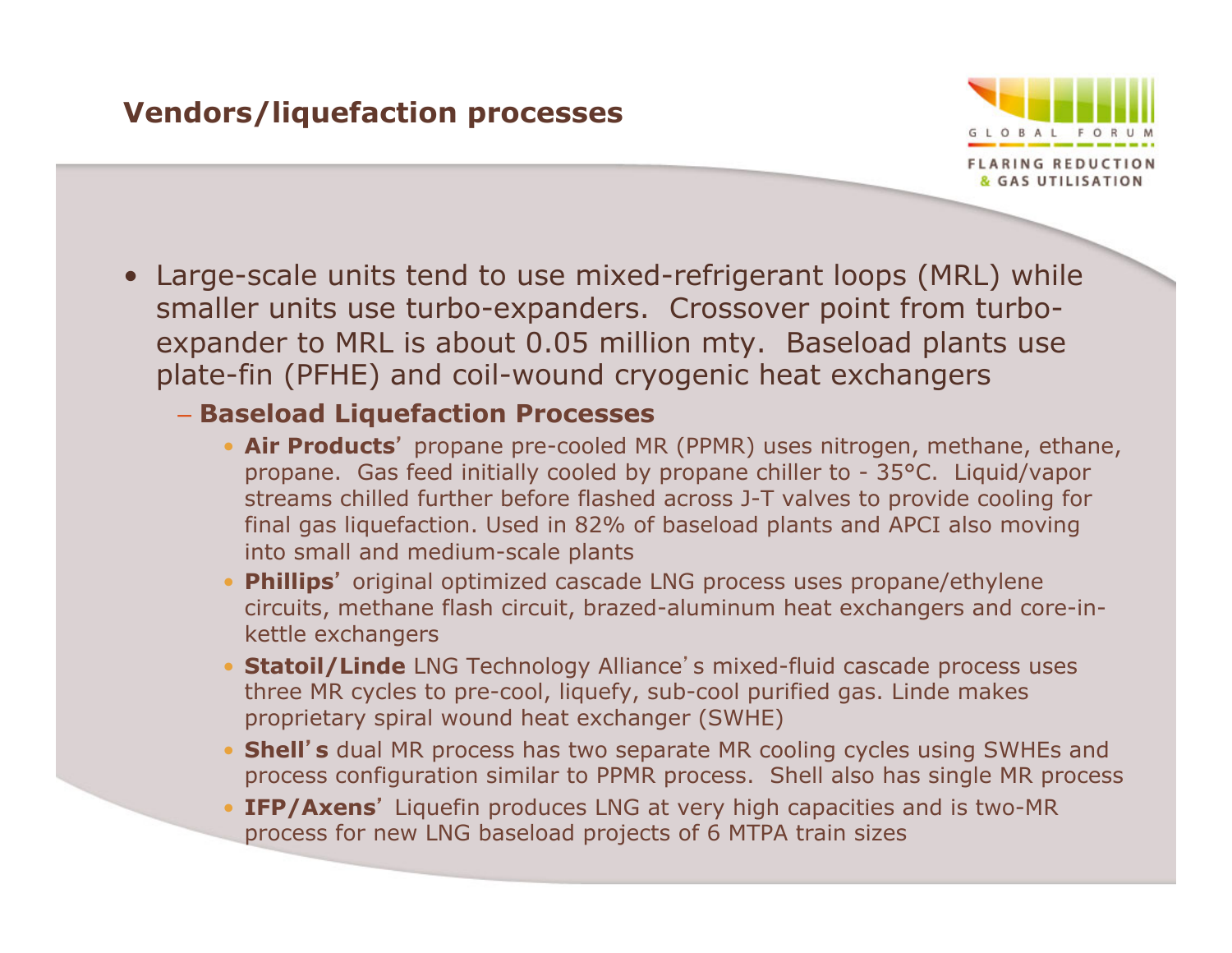#### **Vendors/liquefaction processes**



#### – **Small, Mid-Scale Liquefaction Processes**

- **Black & Veatch**'**s** PRICO process uses single-MR loop/single refrigeration compression system: nitrogen, methane, ethane, propane, iso-pentane. MR compressed/partially condensed prior to entering cold box w/PFHE cores. Used for peakshaving, vehicle fuel supply, gas distribution systems: 4 to >180 MMscfd. MR system used for baseload, peakshaving. BV has 16 operating plants: 4 to 360 MMscfd and nine projects under development.
- **Linde LE**'**s** advanced single-flow for mid-scale 0.2-1.0-MTPA plants. Liquefaction occurs in SWHE. Basic single-flow for small <0.2 MTPA plants such as peakshaving or mini-LNG. Pre-cooling, liquefaction & sub-cooling occurs in 1 or 2 PFHE(s).
- **Kryopak**'**s** EXP single-cycle turbo-expander refrigeration uses inlet process gas as refrigerant. No mixed refrigerant (MR) required. PCMR - pre-cooled MR: nitrogen, methane, ethane, butanes w/ conventional refrigeration circuit for pre-cooling. SCMR - single-cycle MR: nitrogen, methane, ethane, butanes and pentane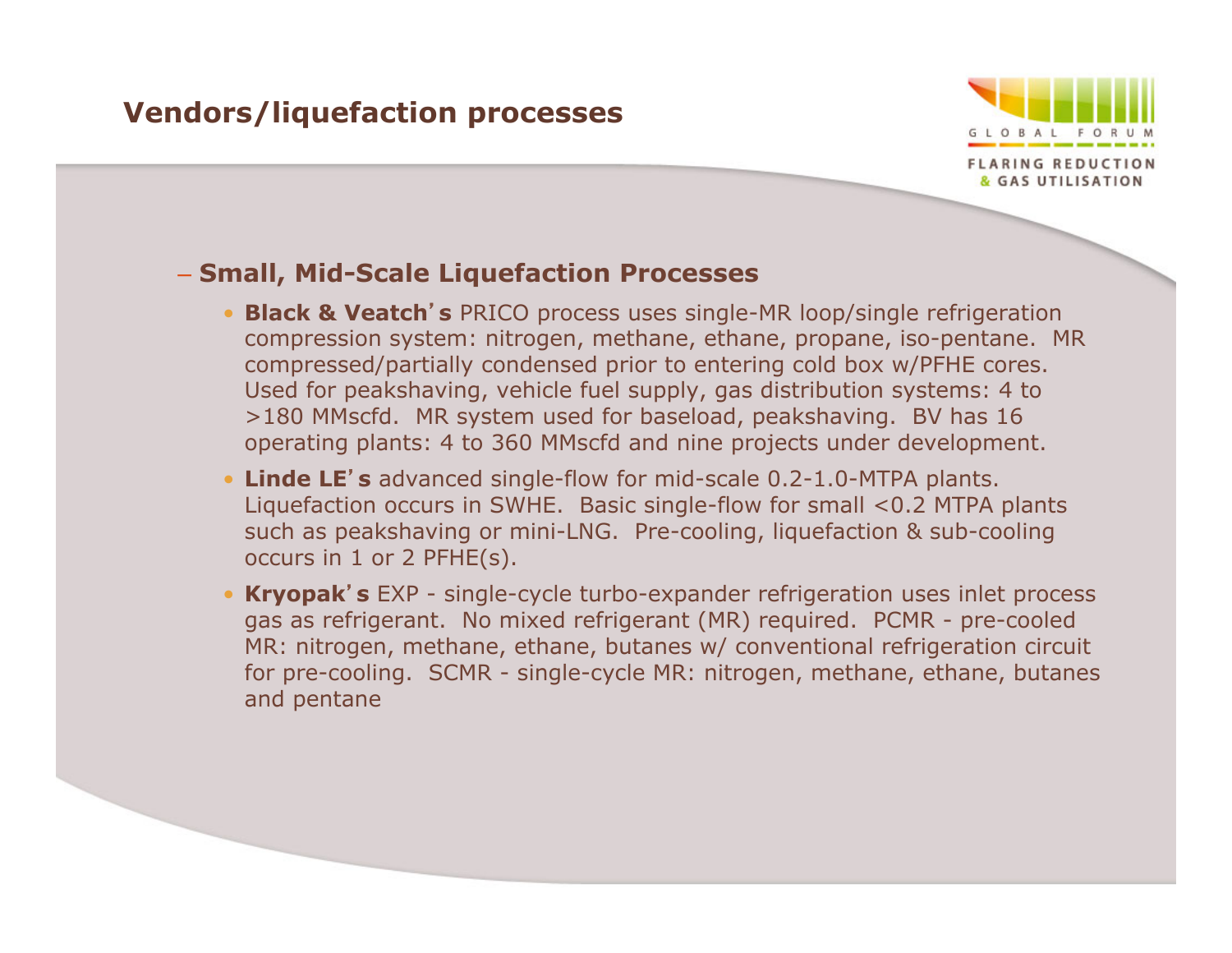#### **Vendors/liquefaction processes**



#### – **Small, Mid-Scale Liquefaction Processes**

- **Chart Energy & Chemicals** provides process design thru engineering, construction, startup to meet small-plant requirements. Designed cold boxes for Phillips Cascade Process and provides aluminum plate and core-in-kettle heat exchangers.
- **Mustang Engineering**'**s** LNG Smart requires no refrigerant production. Eliminates MRs. Uses inlet gas as sole refrigerant medium. Gas enters multistage process via compression, turbo-expansion.
- **Hamworthy** offers small-scale plant using closed nitrogen expansion loop providing required cold duty to liquefy gas. Mini-LNG plant uses pipeline or landfill gas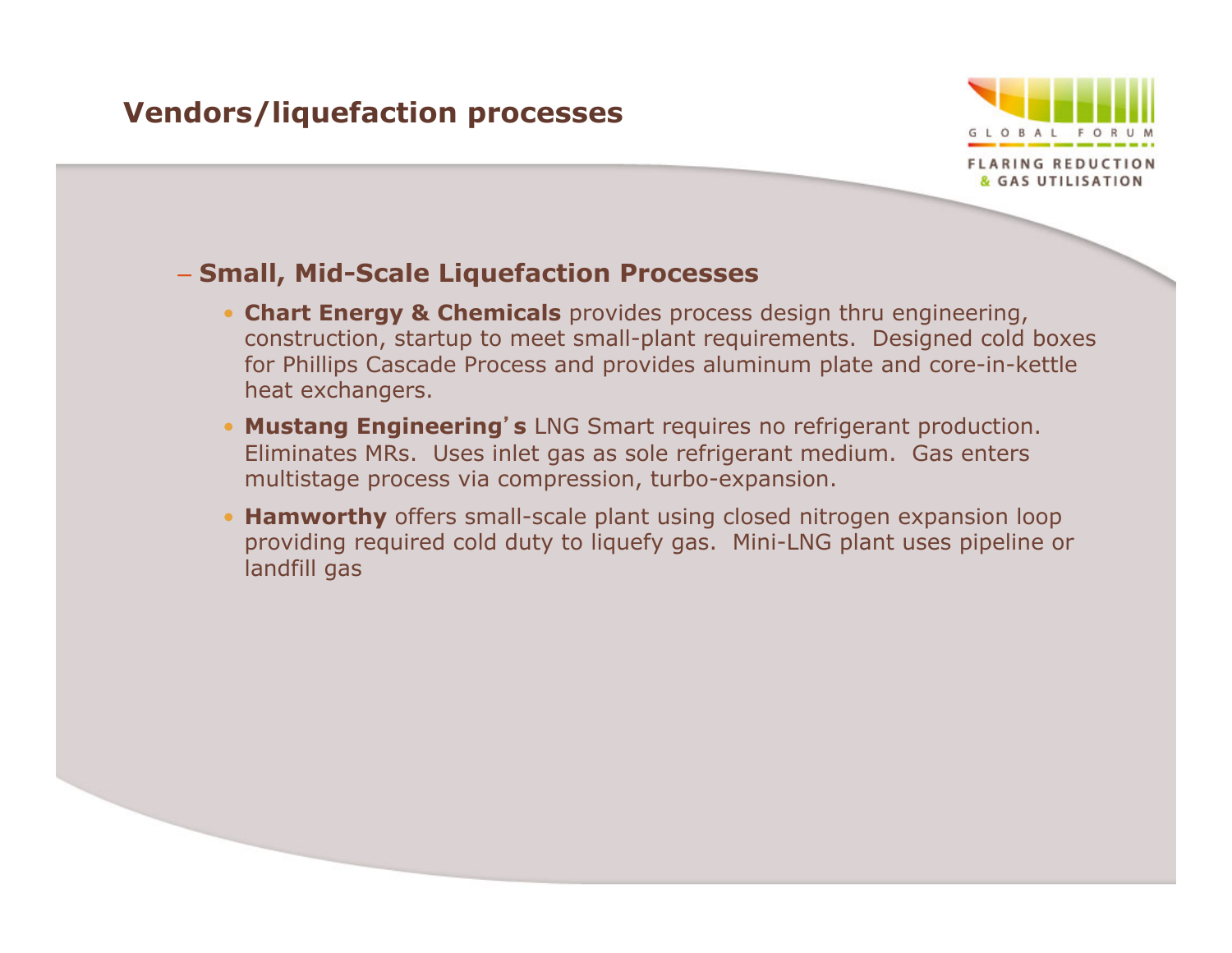#### **Plant/infrastrucutre economics**



- Large-scale plant costs doubling/tripling w/strong LNG demand. Base product costs up 20 to 30% last two years. Small-scale costs only risen 50%. Manufacturing efficiencies reducing plant costs while joint-venture partnerships lowering component costs
- Until 2003, medium-scale liquefiers (0.1-1.0 million mty) built for \$300-\$400 per metric ton per year (mt/y) of capacity - a premium price/unit of production between 3.0-8.0 million mty. Large-scale plants produced sufficient volumes to cover substantial costs of marine facilities such as long jetties, breakwaters and channel dredging
- Beginning w/economic rebound of 2002 recession, large-scale plant costs increased to near \$500/ mt/y of capacity. Medium and small-scale plants have increased just 50%. Producing around six plants per year could significantly reduce costs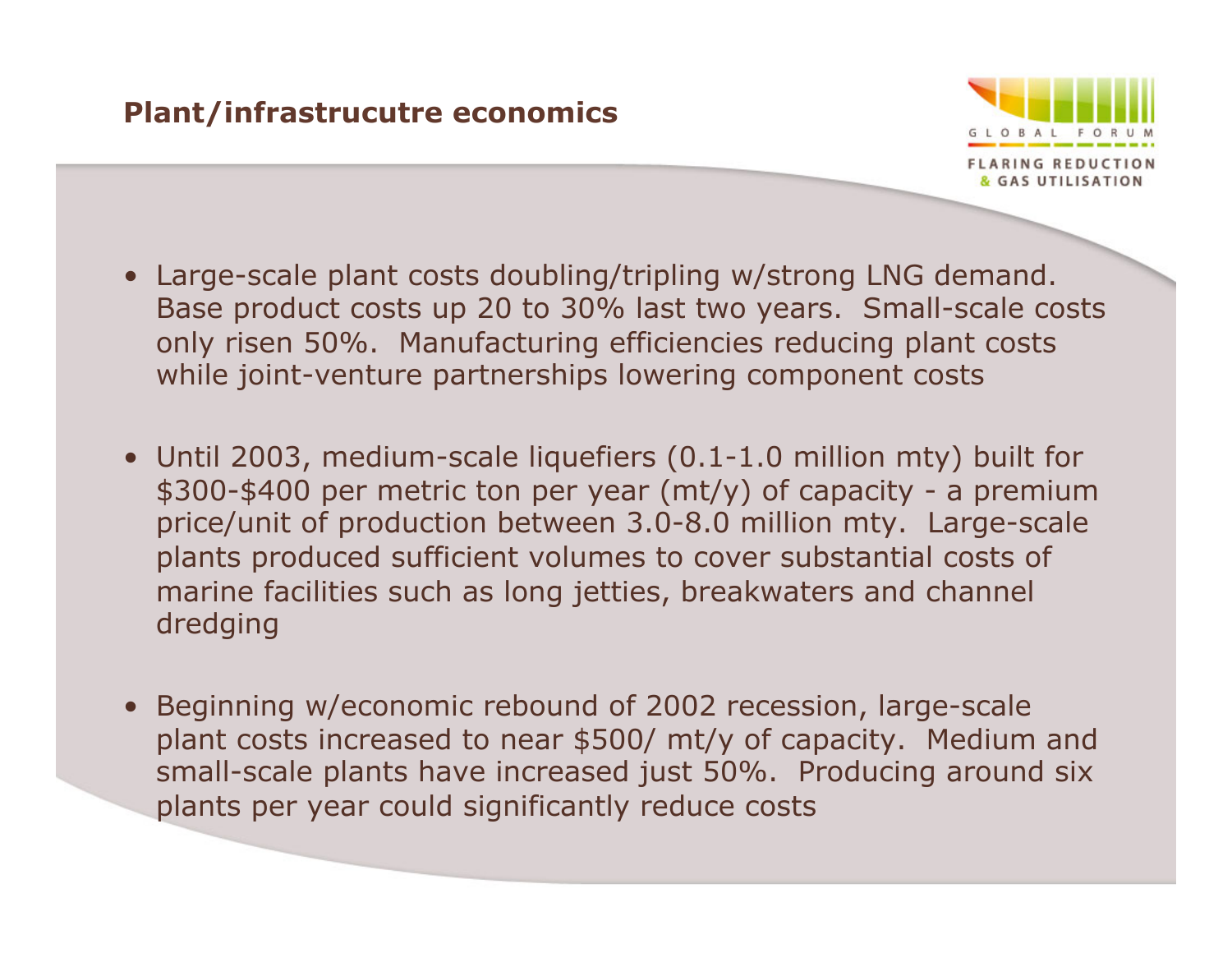#### **Plant/infrastrucutre economics**



• Vehicle Fuel Infrastructure Costs

Med-size liquefiers: \$500,000 to >\$12 million. Conventional 20-tpd MR plant: \$3-\$4.5 million; 200-tpd plant: \$12 million. Storage: 11,000-750,000 liters: 3.5 \$/ liter-1.5 \$/liter. Loading systems: \$50,000-\$3 million. Road tankers; US semi-trailer: 13,000 gals (50,000 liters) \$350,000. Gas supply station: 15,000-400,000 gal: \$210,000-\$1.8 million. LNG fueling stations: \$300,000.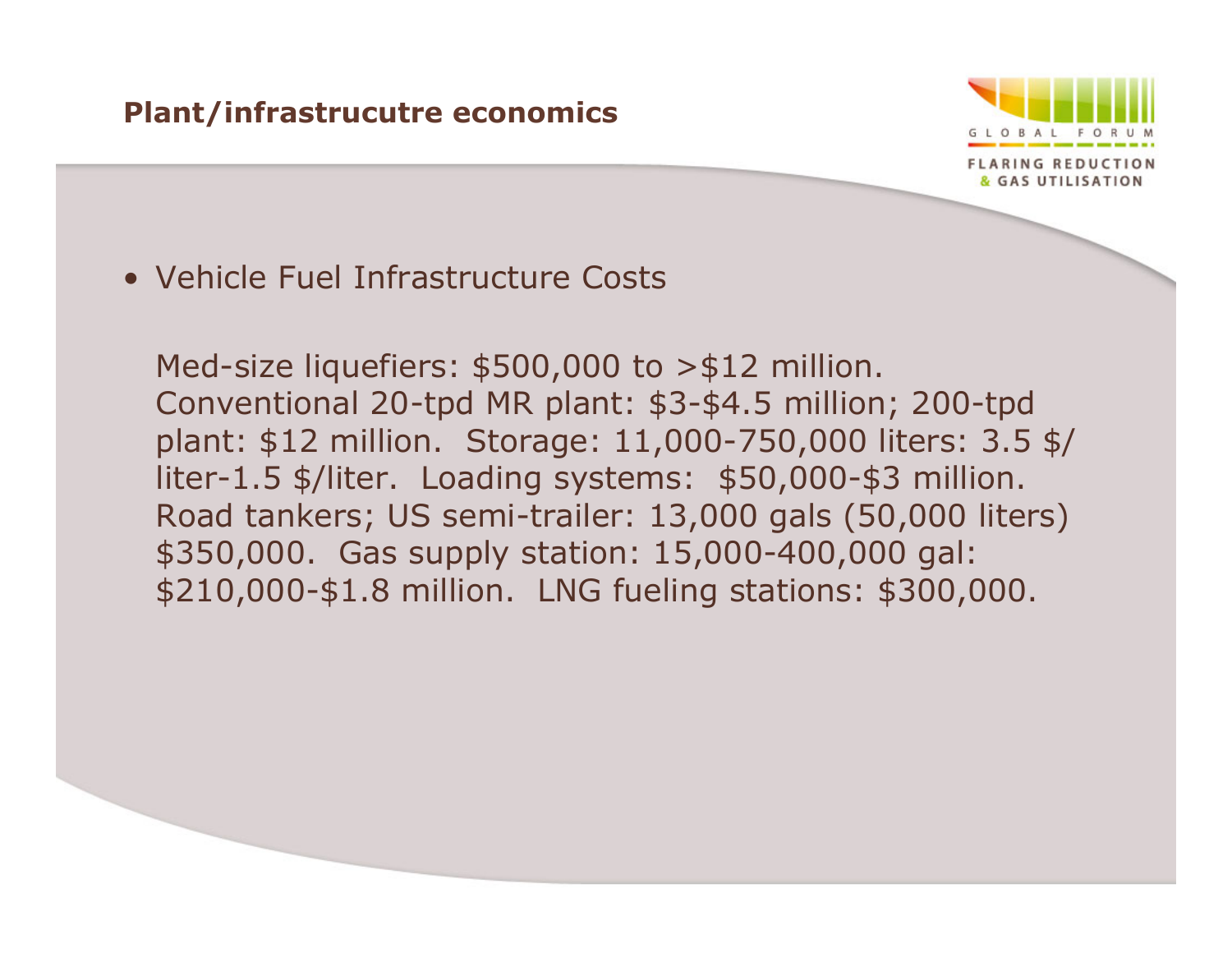## **Operating small-scale liquefaction plants**



| <b>Production Facility</b> | Location             | Daily Production (g/d)        |
|----------------------------|----------------------|-------------------------------|
| <b>US</b>                  |                      |                               |
| <b>Clean Energy</b>        | Willis, TX           | 100,000                       |
| <b>Earth Biofuels</b>      | Topock, AZ           | 86,000                        |
| ExxonMobil                 | Shute Creek, WY      | 70,000                        |
| <b>Williams</b>            | Ignacio, CO          | 30,000                        |
| <b>BP</b>                  | Evanston, WY         | 30,000                        |
| Pioneer Natural Res.       | Satanta, KS          | 20,000                        |
| <b>China</b>               |                      |                               |
| Guanghui LNG Plant         | Xinjiang (Shan Shan) | 55 MMscfd (Linde)             |
| <b>Hainan LNG Plant</b>    | Hainan Island        | 10 MMscfd (Propak; EXP)       |
| <b>Xinao LNG Plant</b>     | Weizhou Island       | 6 MMscfd (Kryopak; flare gas) |
| <b>Germany</b>             |                      |                               |
| <b>Bayerwerk AG</b>        | Gablingen            | 45 kmol/h                     |
| <b>Norway</b>              |                      |                               |
| Naturgass Vest             | <b>Bergen</b>        | 120 tpd (Linde)               |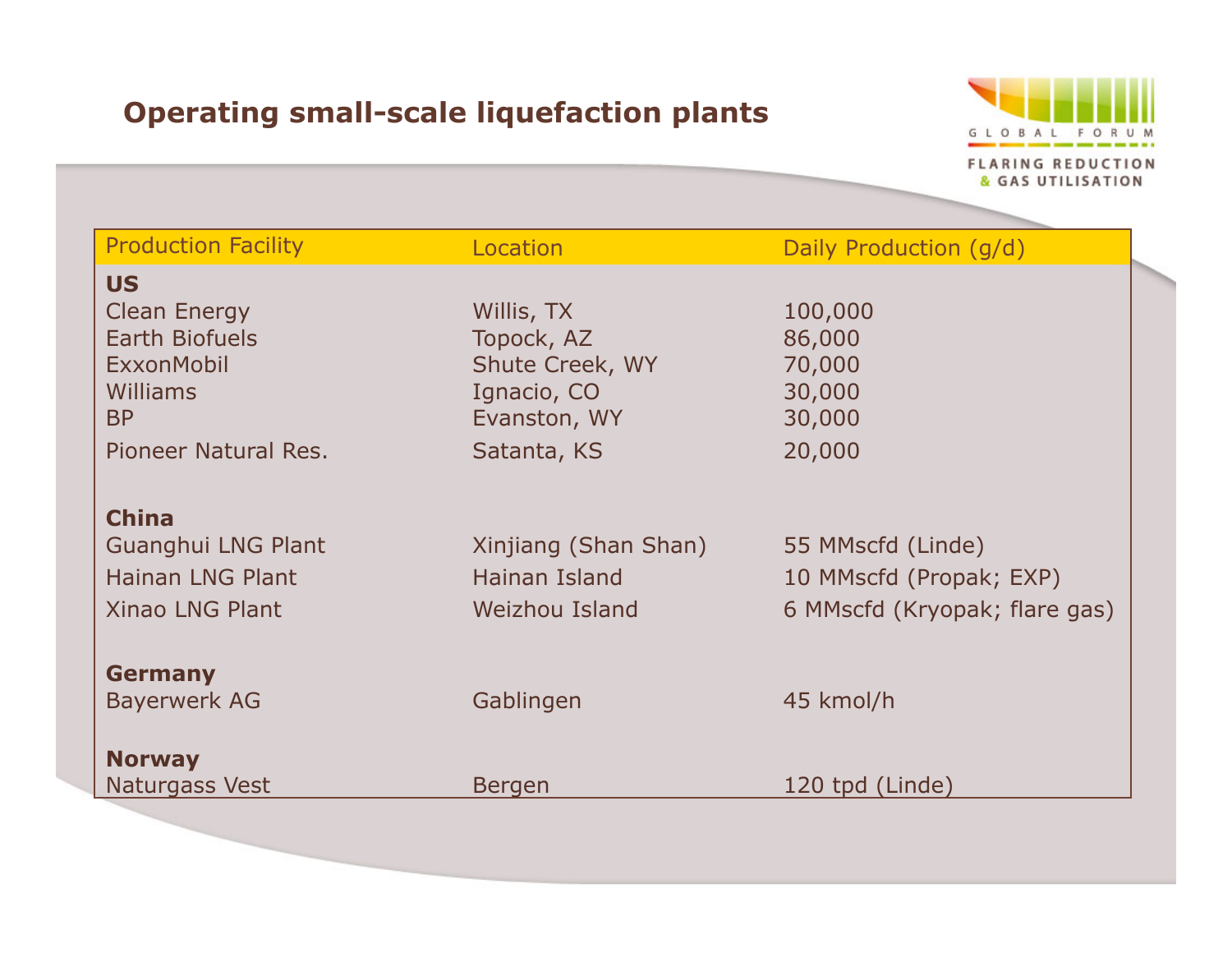## **Weizhou Island plant**



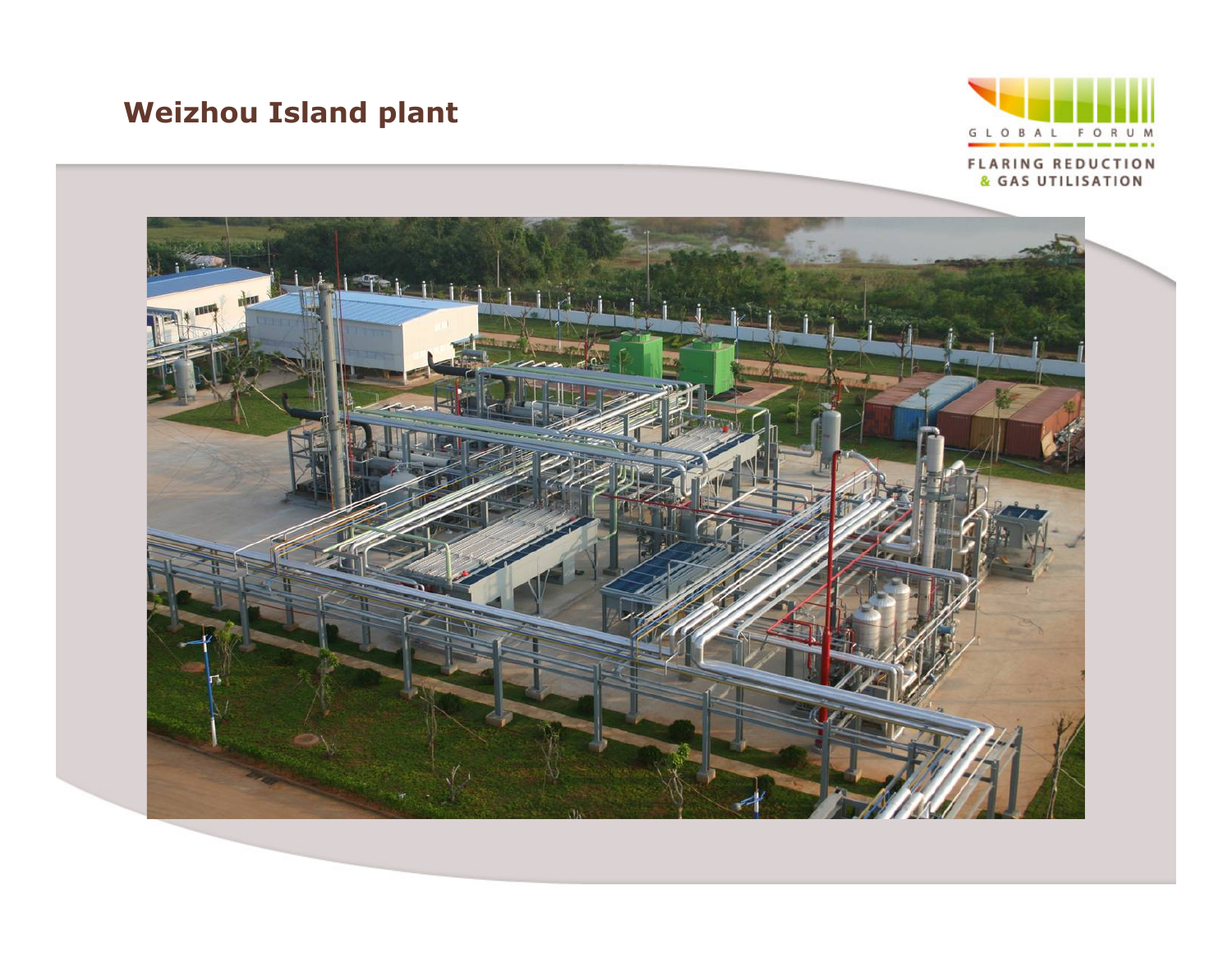## **Planned small-scale liquefaction plants**



| <b>Production Facility</b>                                                                                                        | Location                                                                                           | Daily Production (MMscfd)                                                                                                                                                                                                  |
|-----------------------------------------------------------------------------------------------------------------------------------|----------------------------------------------------------------------------------------------------|----------------------------------------------------------------------------------------------------------------------------------------------------------------------------------------------------------------------------|
| <b>US</b><br><b>KeySpan Energy</b><br><b>Washington Gas</b><br>Peoples Gas Light/Coke                                             | Brooklyn, NY<br>Chillum, MD<br>Fisher, IL                                                          | 8.5 (Expander)<br>5 (PRICO)<br>15 (PRICO)                                                                                                                                                                                  |
| <b>China</b><br>Erdos-Xingxing Gas Co.                                                                                            | Xingxing                                                                                           | 36 (BV; remote gas; Industry/Vehicles)                                                                                                                                                                                     |
| <b>CNOOC</b><br>Dazhou<br>Yongda<br>Lanzhou<br>HongKong Towngas CBM<br>Shanxi LNG Ltd.<br>Wuxi Yongda Gas LNG<br>Pacific Asia CBM | Zhuhai, Guandong<br>Dazhou<br>Yongda<br>Lanzhou<br>Shanxi<br>Shanxi<br>Congqing, Sichan<br>Guizhou | 20 (BV; fast track project; turbine drive; 2007)<br>34 (BV; clone of Erdos)<br>36 (BV; clone of Erdos)<br>12 (BV; municipal gas distribution)<br>6 (Kryopak, 2007)<br>50 (Kryopak, 2007)<br>37(2007)<br>30 (Kryopak, 2008) |
| <b>Australia</b><br>Wesfarmers Gas Ltd.                                                                                           | Kwinana, WA                                                                                        | 180 tpd (Linde; 2008)                                                                                                                                                                                                      |
| <b>Norway</b><br><b>Statoil</b>                                                                                                   | <b>Hammerfest</b>                                                                                  | 13,000 tpd (Linde; 2007)                                                                                                                                                                                                   |
| <b>Scotland</b>                                                                                                                   |                                                                                                    |                                                                                                                                                                                                                            |
| <b>Transco National Energy</b>                                                                                                    | Scotland                                                                                           | $12$ (EP)                                                                                                                                                                                                                  |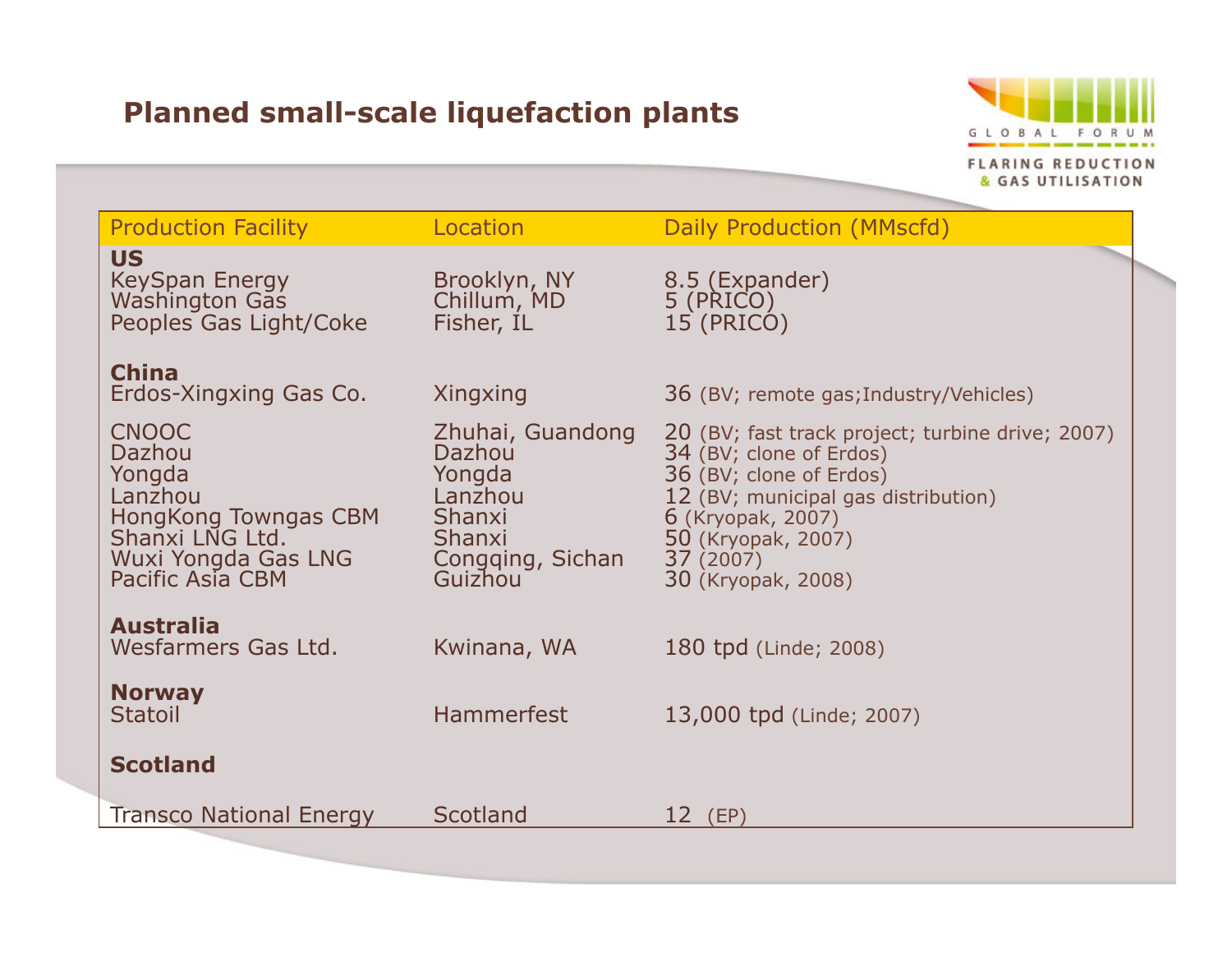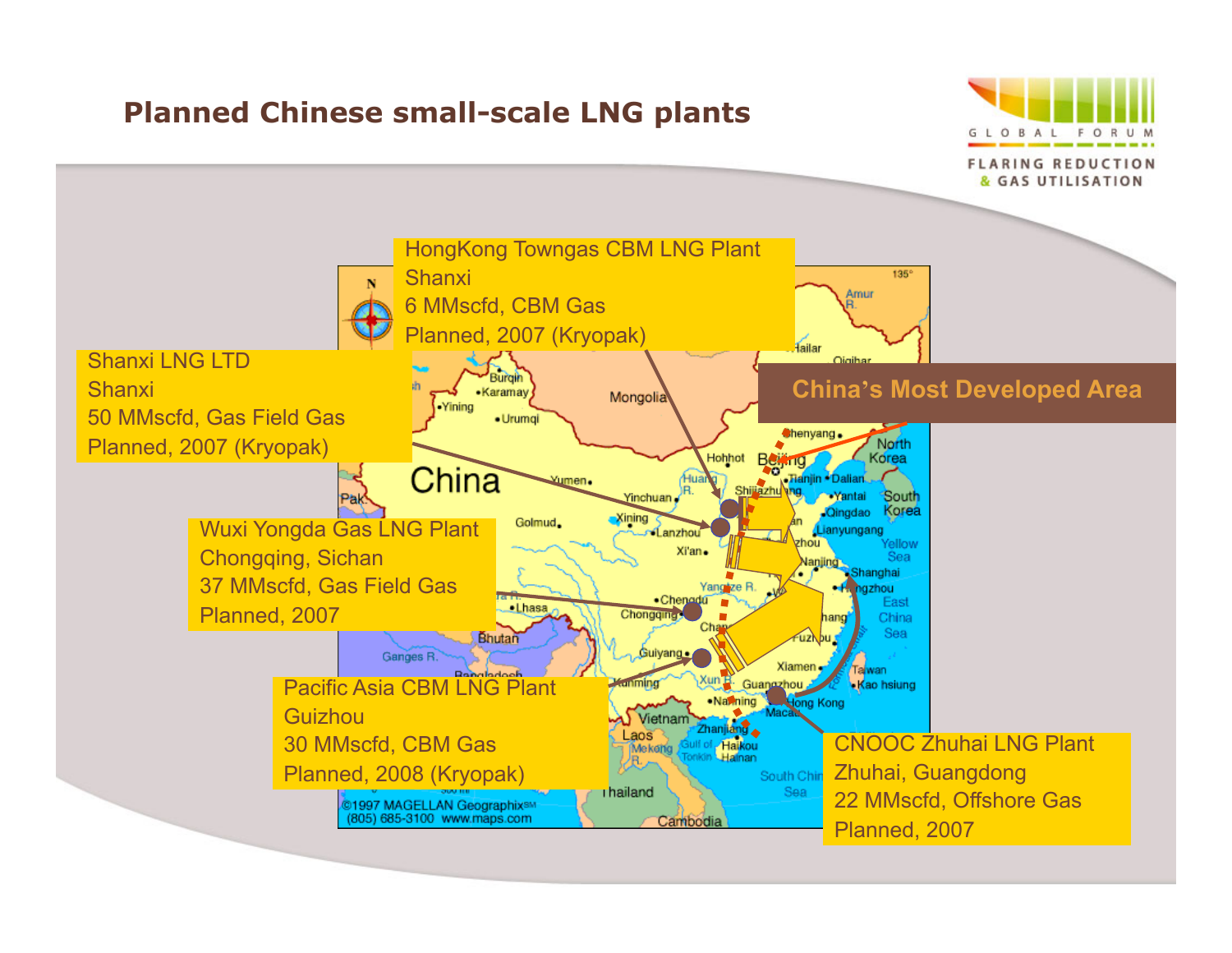### **US vehicle fuel LNG plants**



- Clean Energy's 10-MMscfd Boone Pickens Plant, Willis, TX, 60 miles N of Houston produces 100,000 gal/d vehicle-grade LNG from high-pressure pipeline feed. Gas liquefied at -285°C, stored in 1,000,000-gal tank, delivered in 33 cryogenic trailers to vehicle fleet and industrial customers. Purchased plant from Applied LNG Technologies (ALT) in 2005 for \$14 million
- Less than a year after Apollo Resources International bought ALT, Earth Biofuels, acquired Apollo LNG and does business as Earth LNG that owns 8-MMscfd Topock, AZ LNG plant producing over 80,000 gals/day w/86,000 gals/day capacity. Apollo LNG's market value is about \$36 million.
- LNG sold primarily to municipal fleet customers on US West Coast and in Arizona. Earth LNG owns 14 cryogenic tanker trucks. Customers: municipal fleets, commercial vehicles, refuse haulers.
- LNG business margins effectively locked in. Plant operations cost relatively fixed; contracts are structured such that LNG sales pricing fluctuates proportionately as gas feedstock cost goes up or down. Transaction helps expand and diversify Earth Biofuel's revenues and profitability
- Fuel sold under Willie Nelson's brand name BioWillie.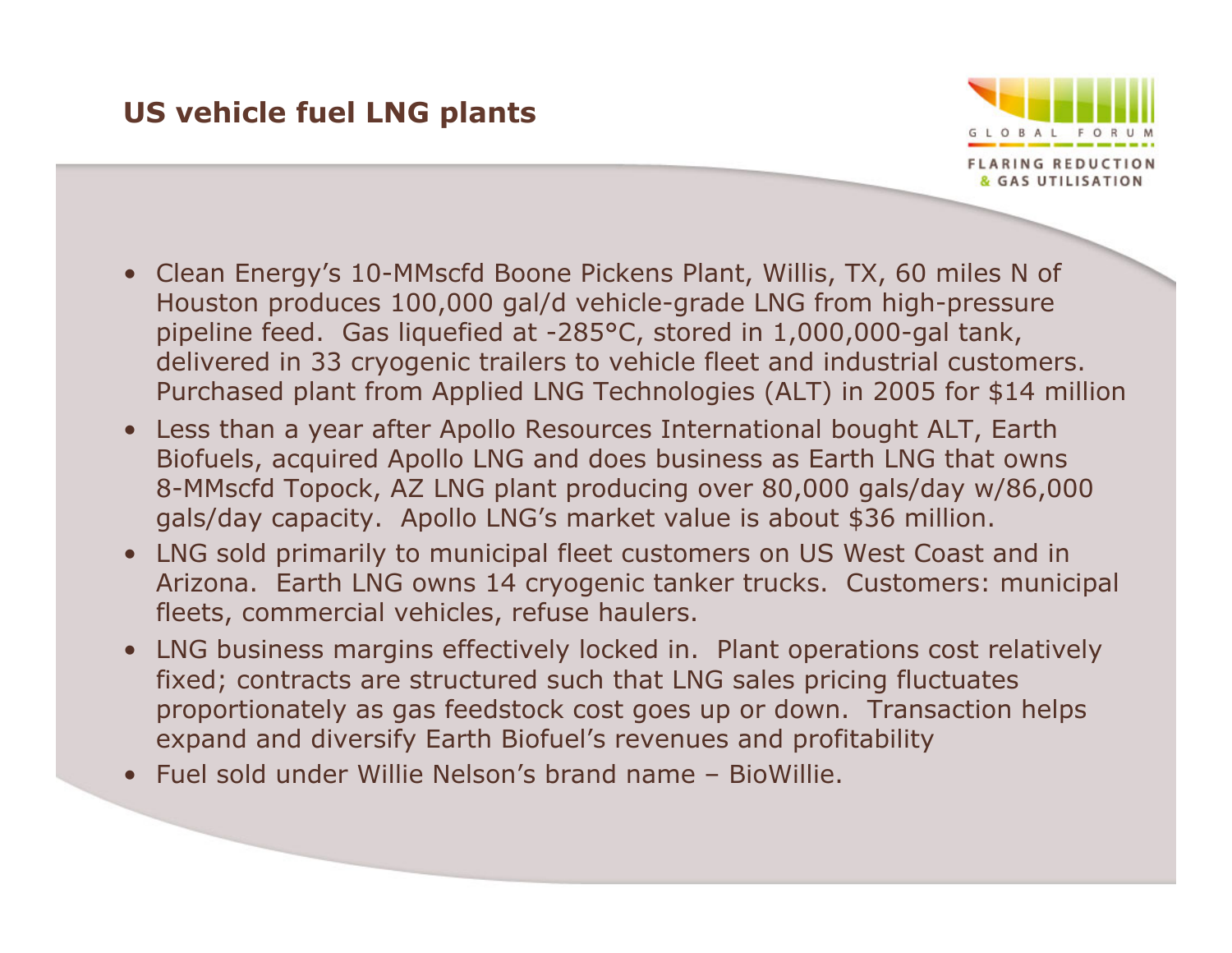### **Clean energy boone pickens plant, Willis, TX**



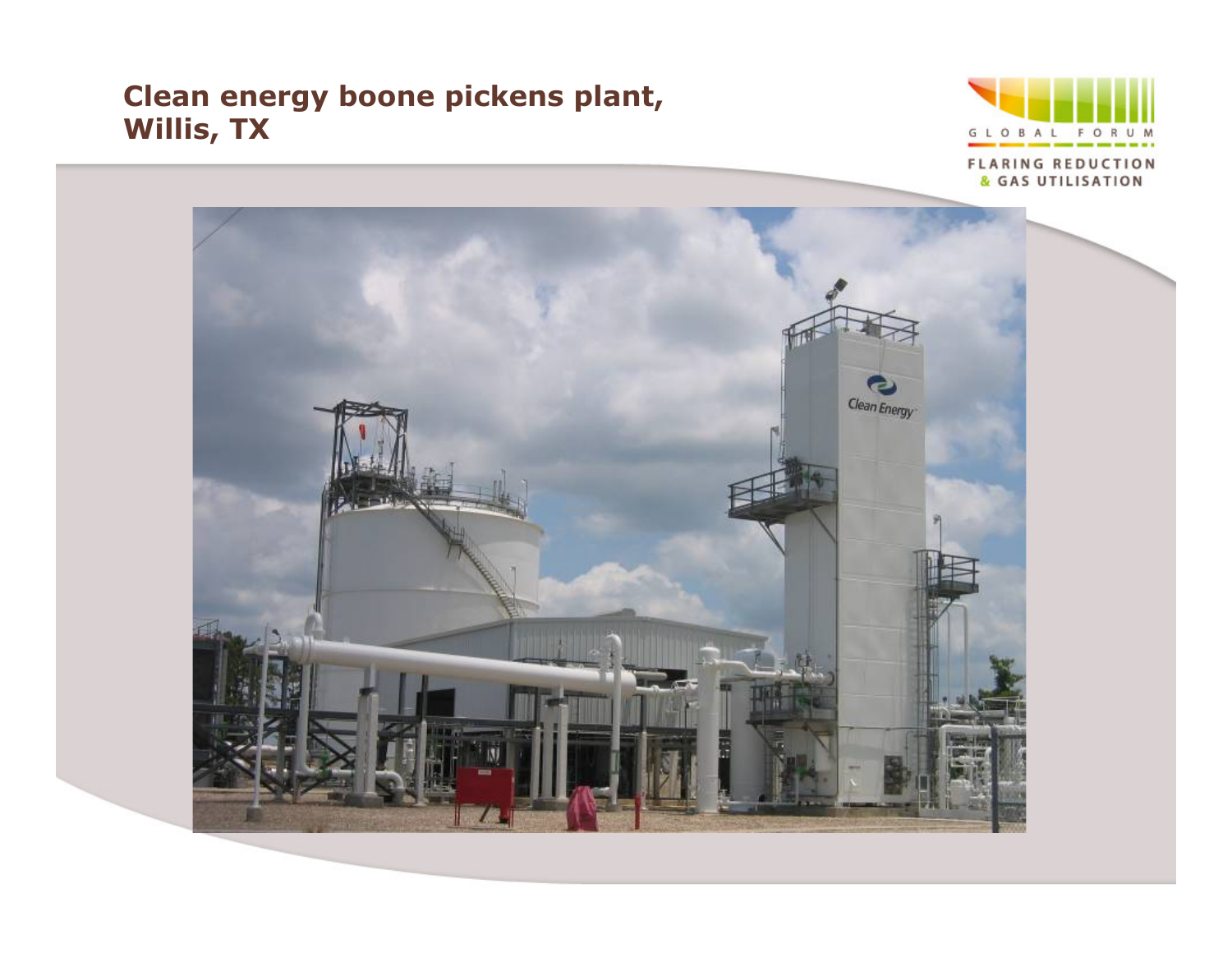### **Technology Innovations & Advancements**



- Vacuum Insulated Pipe (VIP)
	- Economically viable alternative to mechanically insulated pipe. Cryogenic fluids lose liquid quality, refrigeration by heat transfer thru carrier pipe & insulation. Evacuating annular space between cryogen carrier pipe and jacket pipe, conductive/convective heat transfer nearly eliminated. Multiple reflective insulation layers within annular space minimize radiation heat transfer to cryogen. First VIP for LNG application was in LNG fueling stations
- First VIP LNG Export/Import Terminal Use
	- Atlantic LNG Trinidad Tobago (T1-1998; T4-2004); Distrigas import facility, Boston, MA (2000); ELNG Idku Egypt (2004); Darwin, Australia (2005); Freeport LNG (2006)
- Industry Advancements
	- Reduced jetty size or elimination; smaller line sizes w/external expansion joints; subsea pipeline: low-cost alternative to trestle-based offshore loading/offloading system; vacuum insulated from liquefier to tank, tank to tanker, tanker to tank bringing enormous advantage; cryogenic transfer technologies; VIP proven technology but every new project brings challenges.
- Small/Medium-Scale LNG Competition
	- CompactGTL capital cost \$25,000-\$35,000/b/d capacity; OPEX: \$5 to \$6/bbl; for oilfields producing 10,000-50,000 MMscfd; 10-to-20-b/d plant for testing onshore/ offshore Brazil will be onstream 2008; feasibility studies for offshore GTL plants using technology; GTL based on compact, modular syngas and FT reactors enabling GTL plants at 10 to 150 MMscfd.